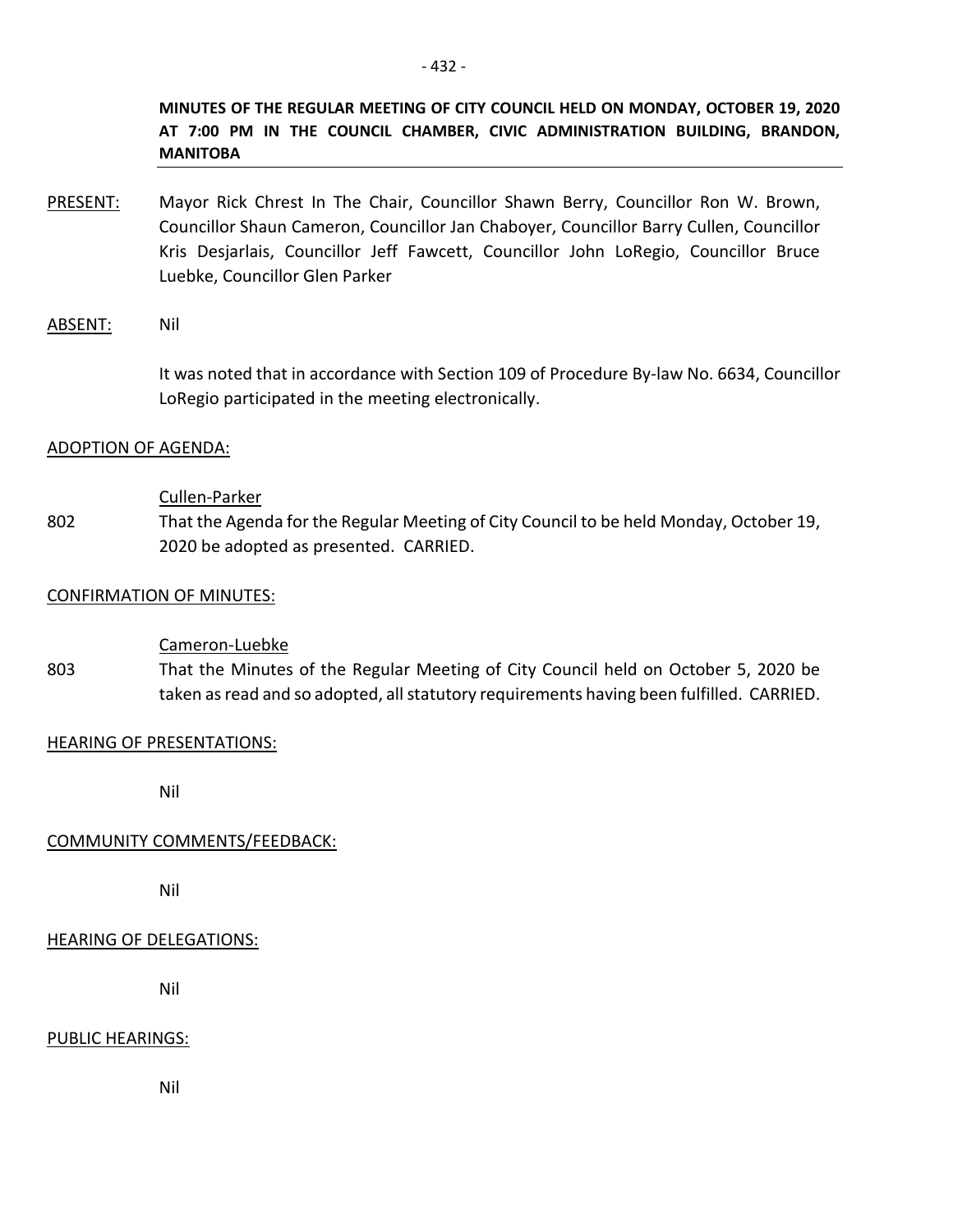#### COMMUNICATIONS & PETITIONS:

Nil

## COMMITTEE REPORTS:

## (A) AGE FRIENDLY COMMITTEE VERBAL OCTOBER 19, 2020

Councillor Chaboyer provided a verbal report from the meeting of the Age Friendly Committee held on October 15, 2020. She provided an update on the success of the Telephone Information Line launched October 1, 2020, and the Health Check Forum, with additional programs available at [www.brandonmbhealthchecks.ca](http://www.brandonmbhealthchecks.ca/) .

| (B) | <b>POVERTY COMMITTEE</b> | <b>VERBAL</b> | <b>OCTOBER 19, 2020</b> |
|-----|--------------------------|---------------|-------------------------|
|-----|--------------------------|---------------|-------------------------|

Councillor Luebke provided a verbal report from the meeting of the Poverty Committee held on October 13, 2020. He noted the Brandon Neighbourhood Renewal Corporation (BNRC) expected to receive funding under the Emergency Measures Act, and the Committee passed a motion to provide funding to the Brandon & District United Way to assist in the launch of the Community Indicator System in Brandon.

(C) BRANDON URBAN ABORIGINAL PEOPLES COUNCIL VERBAL OCTOBER 19, 2020

Councillor Desjarlais provided an update on the recruitment process for the Indigenous Community Coordinator position with the Brandon Urban Aboriginal Peoples' Council.

#### Luebke-Chaboyer

804 That the reports of the Age Friendly Committee, the Poverty Committee, and the Brandon Urban Aboriginal Peoples' Council be received. CARRIED.

## ENQUIRIES:

## (162) PARKING ON ABERDEEN AVENUE FROM 1ST STREET TO 6TH STREET

Councillor Chaboyer noted that 'No Parking'signs were in place along Aberdeen Avenue between 6th and 9th Streets and enquired if same could be considered for 1st to 6th Streets along Aberdeen Avenue. She requested clarification on the differences between these stretches of roadway that caused one section to be restricted parking but not the other.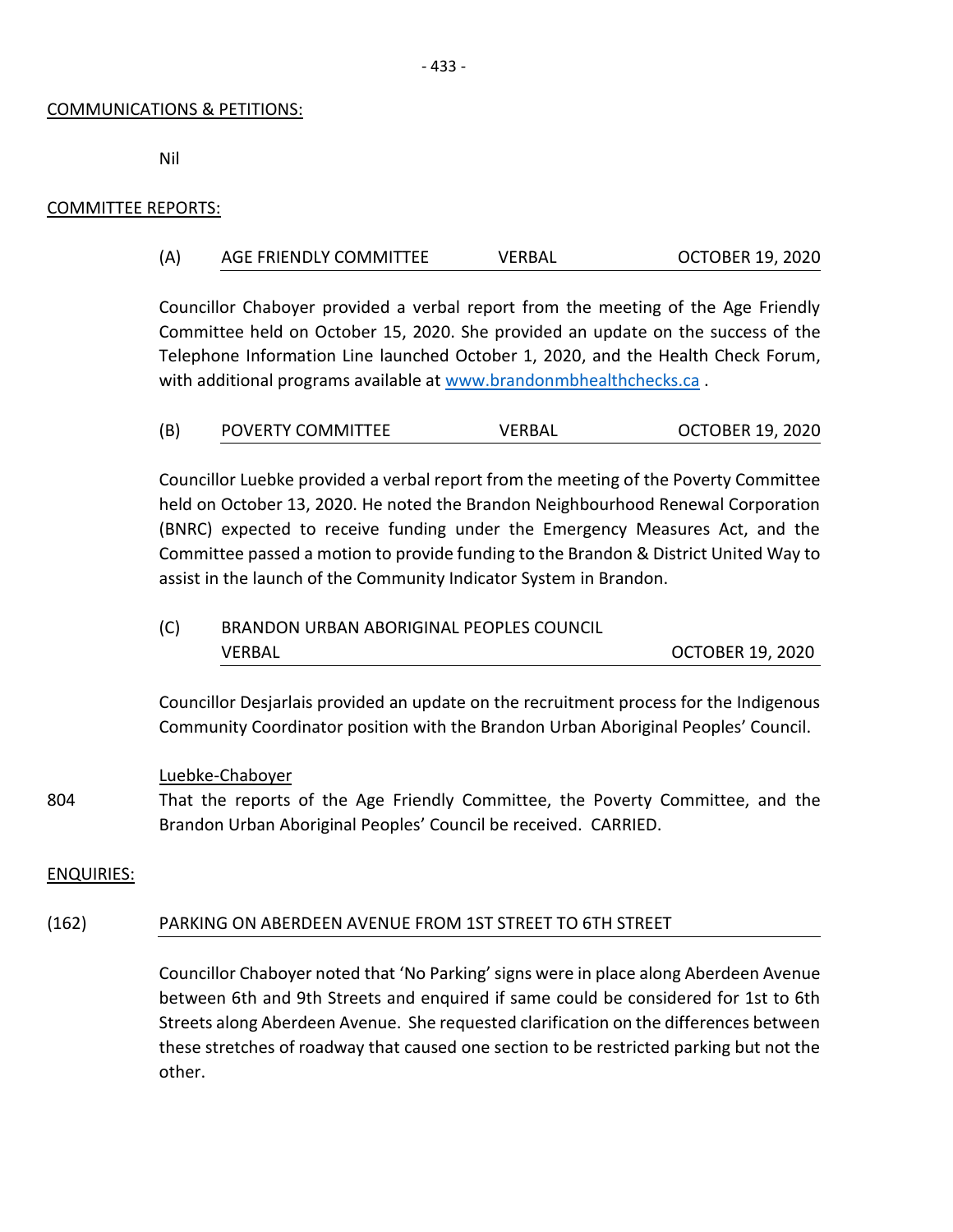At the request of His Worship the Mayor, the Acting City Manager explained that Aberdeen Avenue was wider between 1st and 6th Streets than 6th to 9th Streets, hence the different parking restrictions. He advised that changes to on-street parking would be considered if local property owners signed a petition requesting same.

## (163) TRAFFIC CONCERNS AT INTERSECTION OF 9TH STREET AND ABERDEEN AVENUE

Councillor Chaboyer advised that concerns had been raised with respect to traffic backups and bottle-necking at the intersection of 9th Street and Aberdeen Avenue. She further advised that the narrow sidewalks in this area caused safety concerns for children accessing same to and from school. She enquired if replacing the four-way stop signs with traffic lights at this intersection as well as widening the sidewalks in this area could be considered.

At the request of His Worship the Mayor, the Acting City Manager responded that a traffic study would be undertaken in this area with the results and recommended changes to be provided by the end of November 2020.

## (164) PARKING RESTRICTIONS - FIRE HYDRANT ON HAZELWOOD CRESCENT

Councillor Chaboyer noted that the installation of a fire hydrant on Hazelwood Crescent had caused an issue with a resident due to parking in front of their house now being unavailable. She advised that due to mobility issues, front street access to their house was more convenient and enquired if the hydrant could be moved to a new location.

At the request of His Worship the Mayor, the General Manager of Development Services responded that he had met with the resident and agreed to work on special parking accommodations to be made without the removal of the hydrant. Mr. Pulak advised that with the permission of the Fire & Police Departments, the intent was to provide that resident with a special parking permit allowing them to park closer to the hydrant than was normally permitted.

Councillor Chaboyer expressed concern that this resident was not aware of the installation taking place until after the fact and enquired if notice of same could be provided to residents beforehand.

Mr. Pulak conceded that residents should have been made aware of the proposed installation and agreed to keep Councillor Chaboyer updated on the resolution to this situation.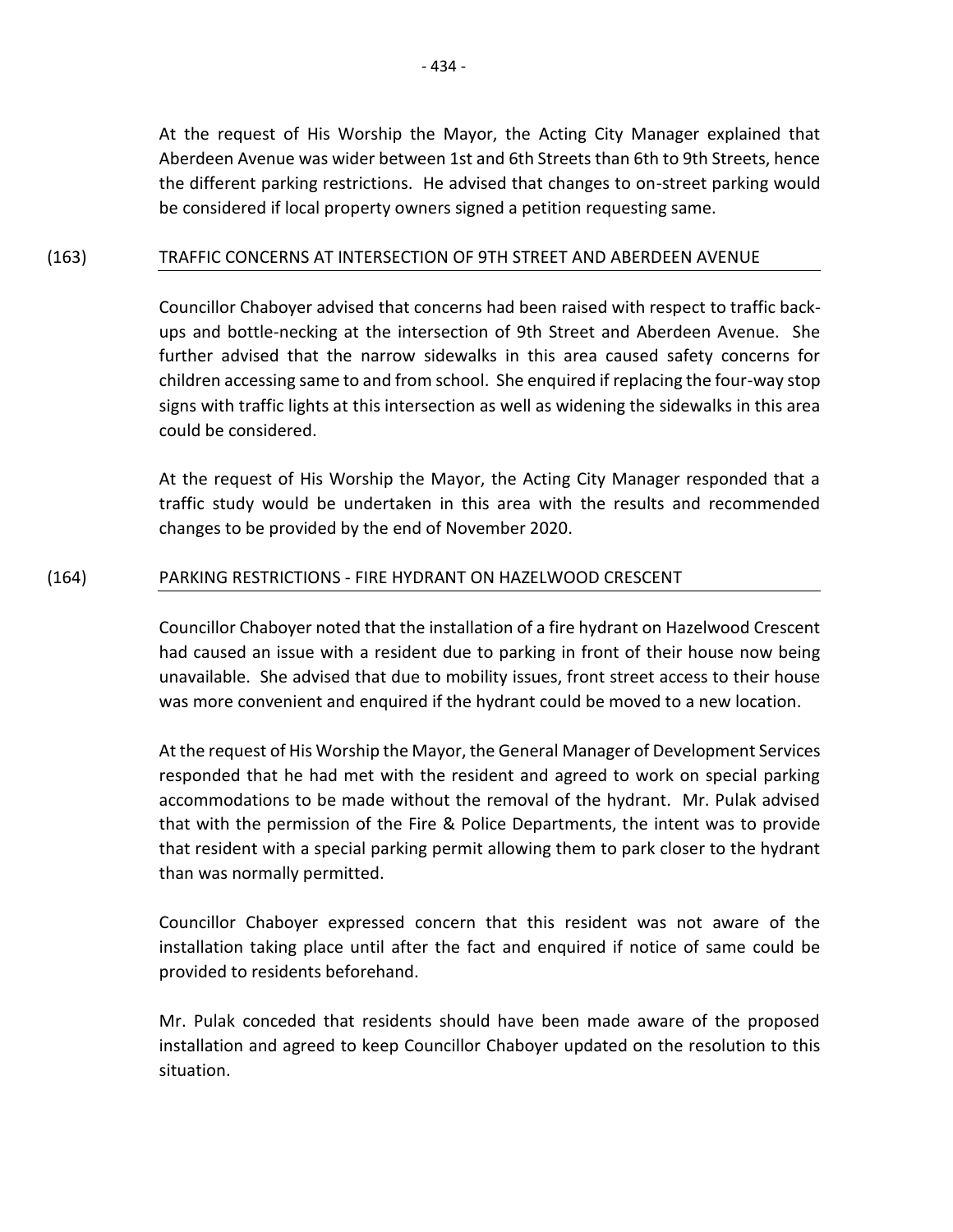## (165) 2021 BUDGET AND POSSIBLE IMPACT FROM COVID-19 PANDEMIC

Councillor LoRegio enquired if the COVID-19 Pandemic was being taken into consideration as departments prepared their proposed 2021 budgets. He noted that the funding streams such as the accommodation tax were expected to be lower and enquired how funding commitments such as those to the Keystone Centre may be affected by the reduced amounts.

At the request of His Worship the Mayor, the Acting City Manager responded that while specific areas may be impacted more than others, for the most part budgets were being prepared with the intent that service levels were to remain as normal as possible.

Mr. Hammond noted that many capital projects that had been cancelled or delayed were expected to be caught up on or reprioritized for 2021. The Acting City Manager confirmed that a series of informal meetings were planned for December and January where specific department budgets would be discussed.

His Worship the Mayor stated that the pandemic impacted the overall budget in many different ways and as such, the 2021 Budget was expected to be different than any other year. He noted that more meetings to discuss specific items such as the Keystone Centre funding were expected as City Council worked through the budget process.

## (166) CONDITION OF ROAD - BROOKWOOD DRIVE AND AURORA CRESCENT

Councillor Berry referred to previous enquiries whereby he had advised of the poor road conditions on Brookwood Drive and Aurora Crescent. Councillor Berry stated that he had been previously advised that the work was to be completed by the developer, however only some curbing had been done and the heaves in the roads remained the same. He enquired if this issue could be resolved as soon as possible as it had been ongoing for three construction seasons.

At the request of His Worship the Mayor, the Acting City Manager responded that while some curb and sidewalk repairs were completed in 2020, the contractor and subcontractor were unable to complete the road repairs due to scheduling conflicts. He assured Councillor Berry that the remaining work would be completed as soon as possible in 2021.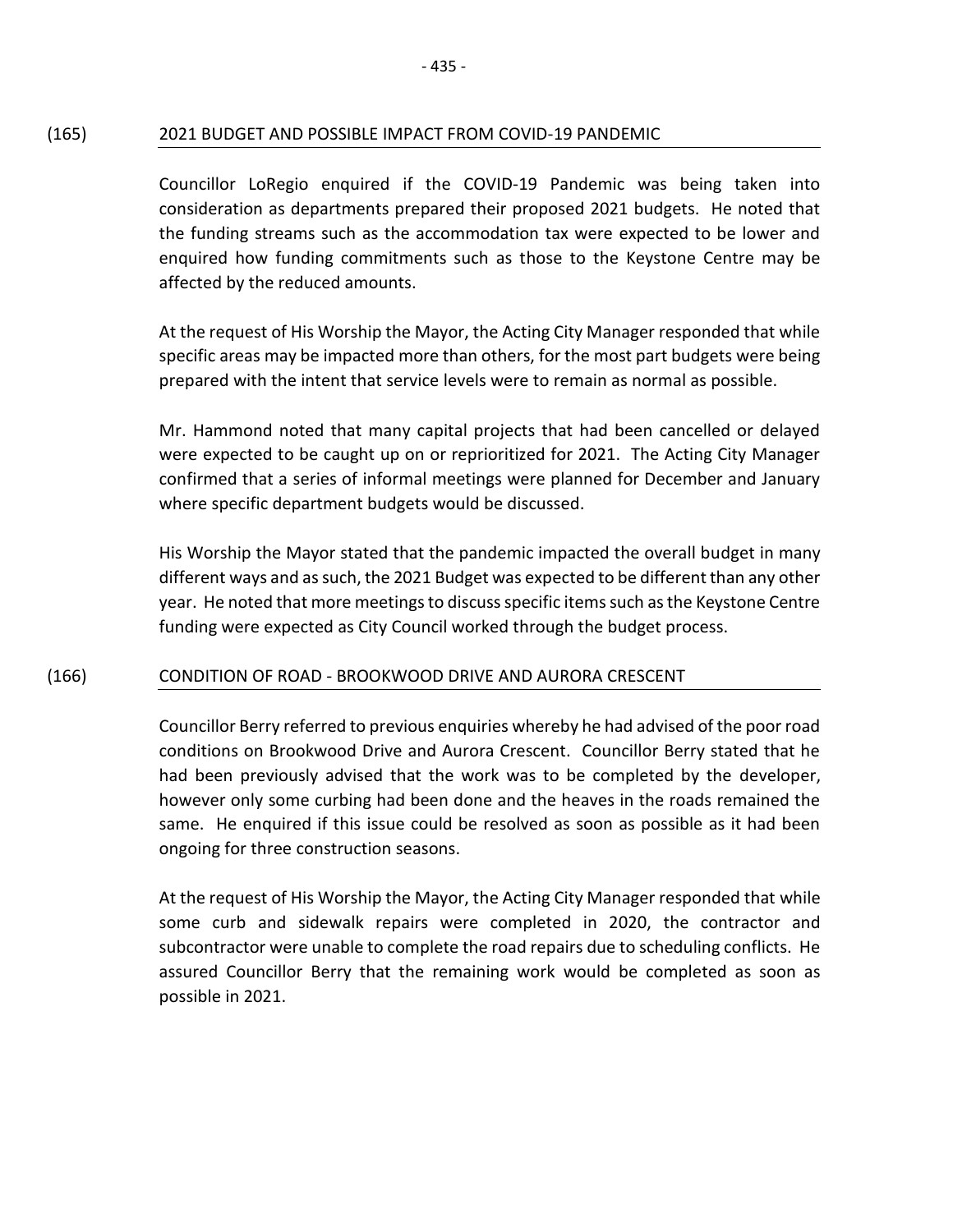Councillor Berry stated that the same response had been received for a number of years and enquired if a further, more detailed, explanation could be provided.

At the request of His Worship the Mayor, the General Manager of Development Services responded that excavation work was required to be done prior to the resurfacing of the road and the subcontractors had been unable to complete that work in time. Mr. Pulak expressed his frustration as well that this issue was still ongoing, and confirmed that the developer was advised the work needed to be completed by June 2021 or the work would be done by the City's contractors at the expense of the developer.

## (167) CITY JOB POSTINGS - MANAGER OF UTILITIES AND MANAGER OF MAINTENANCE

Councillor Berry referred to the recent job postings for Manager of Utilities and Manager of Maintenance and requested an update on same. He noted that both positions were in the \$80,000+ salary range and expressed concern that City Council had not been made aware of any new positions having been created.

At the request of His Worship the Mayor, the Acting City Manager responded that the previous Manager of Public Works position was being replaced by one of these positions He noted however, that the second position was new and had been created as a larger part of the overall Public Works Department reorganization. Mr. Hammond confirmed that City Council would be fully updated on the Public Works Department reorganization at the upcoming meeting regarding the 2021 City of Brandon Labour Budget.

## (168) PATCH WORK AT INTERSECTIONS

Councillor Cameron noted that patch work completed at some intersections, particularly the intersections of 18th & 26th Streets at Brandon Avenue, had created bumps in the road and enquired if same were expected to be smoothed out prior to winter.

At the request of His Worship the Mayor, the Acting City Manager responded that the 26th Street location was expected to be smoothed out within the next few weeks. He advised that more intrusive efforts such as asphalt milling were required at the 18th Street location which may leave the road structure compromised and cause more damage than it fixed. Mr. Hammond advised that this intersection would continue to be monitored and should the conditions not improve over time, solutions to the problems would be sought.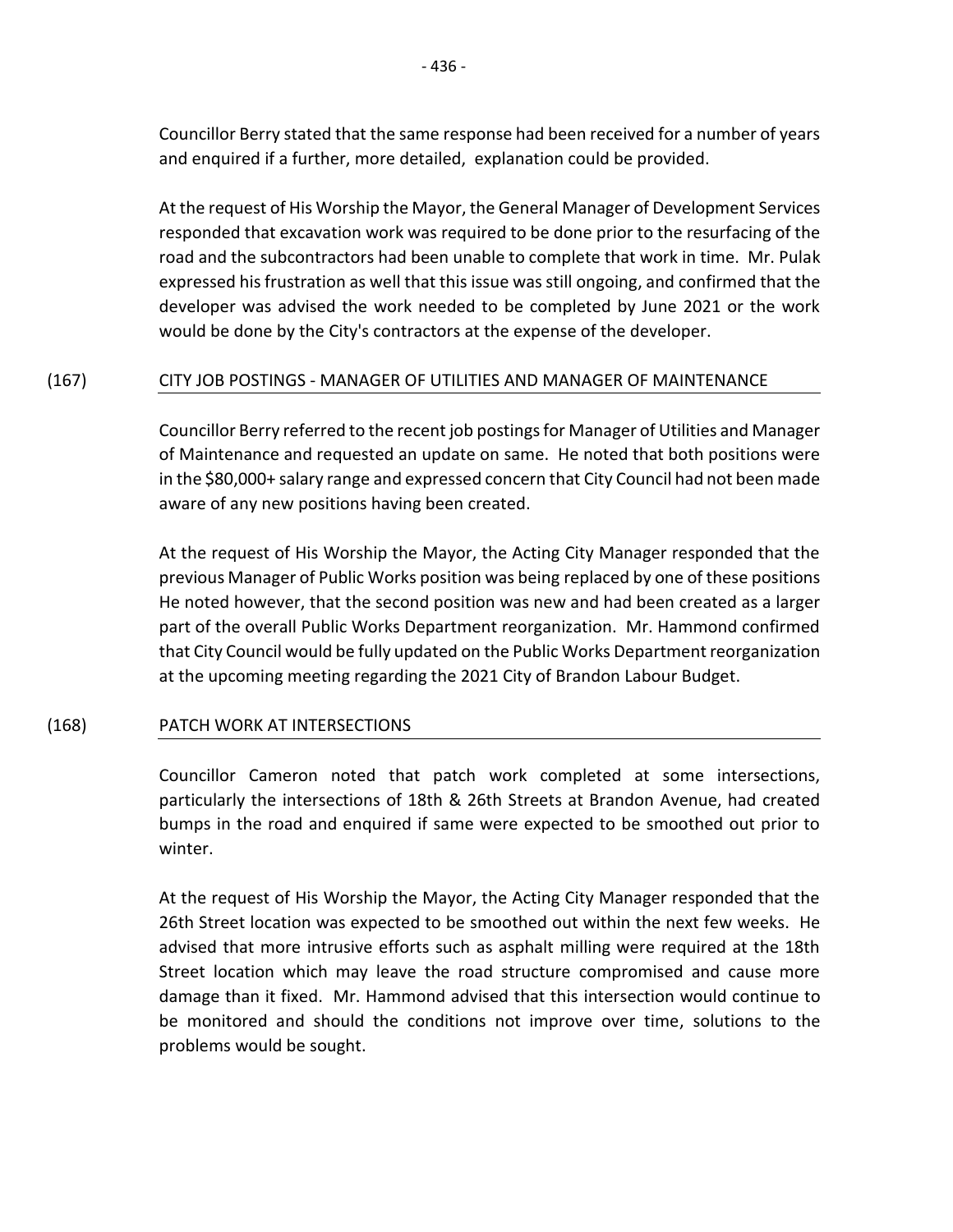## ANNOUNCEMENTS:

#### JOINT GREEN ACRES/RICHMOND WARD MEETING

Councillor Chaboyer announced that a joint Green Acres and Richmond Ward meeting would be held on October 20, 2020 in the MNP Hall at the Keystone Centre starting at 7:00 p.m. She advised that agenda items included drainage, overland flooding, the 2021 City of Brandon budget and other city and ward issues. She invited everyone to attend and confirmed that COVID-19 protocols would be followed and seating was limited.

## GENERAL BUSINESS:

## (A) APPOINTMENT OF EMERGENCY COORDINATOR

Submitted for consideration was a report from the Director of Legislative Services dated October 1, 2020 with respect to the above.

#### Parker-Cameron

805 That pursuant to Section 8((1)(c) of The Emergency Measures Act, Mr. Tobin Praznik be appointed to the position of Emergency Coordinator for the City of Brandon. CARRIED.

#### BY-LAWS:

NO. 7281 TO EXEMPT THE ART GALLERY OF SOUTWESTERN MANITOBA FROM MUNICIPAL PROPERTY TAXES FOR 710 ROSSER AVENUE

It was noted that this by-law received first reading on October 5, 2020.

#### Fawcett-Cameron

806 That By-law No. 7281 to exempt the Art Gallery of Southwestern Manitoba as an occupier of a portion of the property located at 710 Rosser Avenue (Roll #333252) from municipal property taxes be read a second time. CARRIED.

#### Fawcett-Chaboyer

807 That the by-law be read a third and final time. CARRIED.

> In accordance with Section 137 of The Municipal Act, a recorded vote was taken on the motion to give By-law No. 7281 third reading.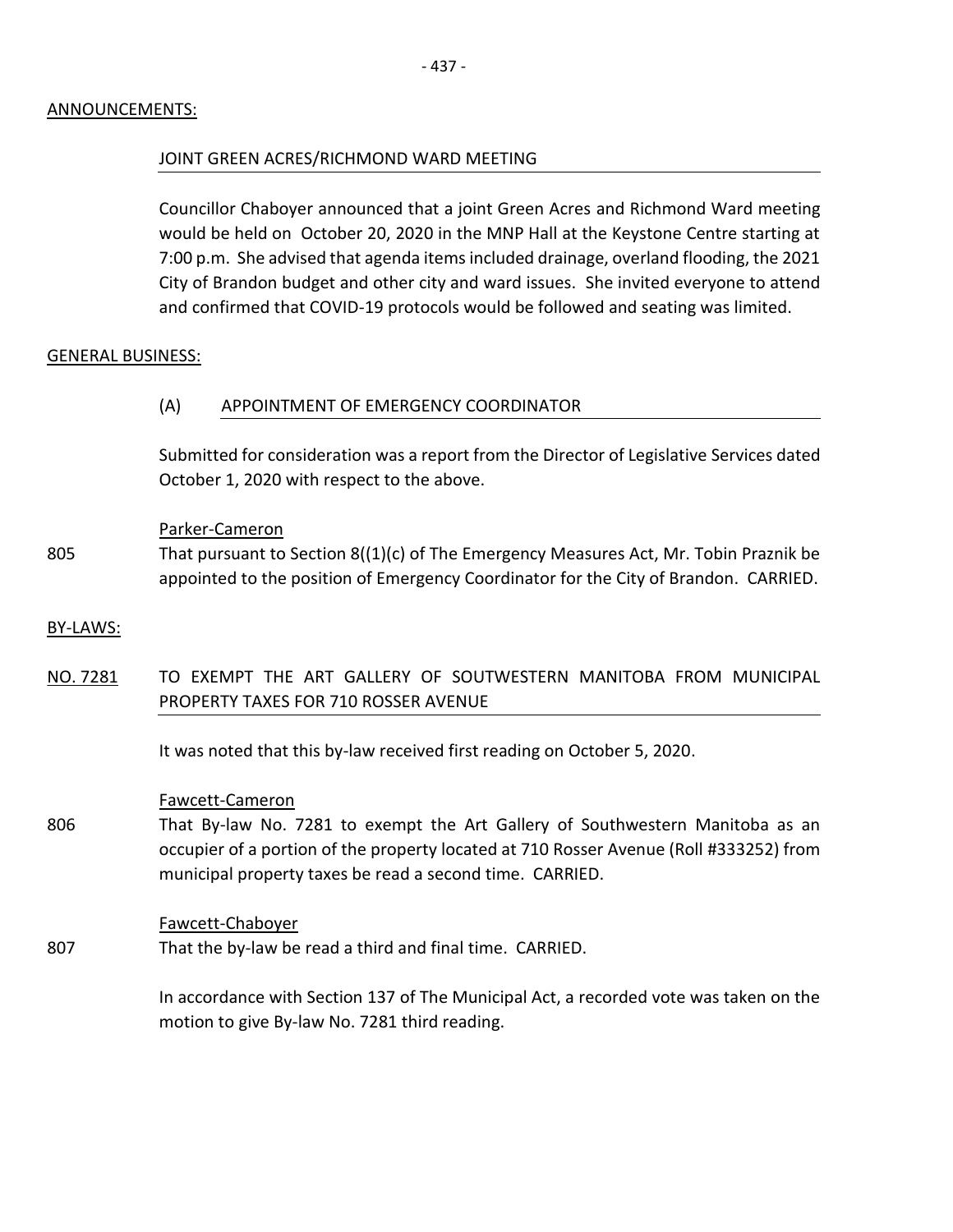- 438 -

|                                | AGAINST |
|--------------------------------|---------|
| <b>Mayor Rick Chrest</b>       | Nil     |
| <b>Councillor Shawn Berry</b>  |         |
| Councillor Ron W. Brown        |         |
| Councillor Shaun Cameron       |         |
| Councillor Jan Chaboyer        |         |
| <b>Councillor Barry Cullen</b> |         |
| Councillor Kris Desjarlais     |         |
| <b>Councillor Jeff Fawcett</b> |         |
| Councillor John LoRegio        |         |
| Councillor Bruce Luebke        |         |
| <b>Councillor Glen Parker</b>  |         |

## NO. 7283 COUNCIL CODE OF CONDUCT

It was noted that this by-law received first reading on October 5, 2020.

#### Fawcett-Luebke

808 That By-law No. 7283 to establish a Council Code of Conduct be read a second time. CARRIED.

#### Fawcett-Luebke

That the by-law be read a third and final time. CARRIED.

In accordance with Section 137 of The Municipal Act, a recorded vote was taken on the motion to give By-law No. 7283 third reading.

809

FOR AGAINST

Mayor Rick Chrest Councillor Ron W. Brown Councillor Shaun Cameron Councillor Jan Chaboyer Councillor Barry Cullen Councillor Kris Desjarlais Councillor Jeff Fawcett Councillor John LoRegio Councillor Bruce Luebke Councillor Glen Parker Councillor Shawn Berry